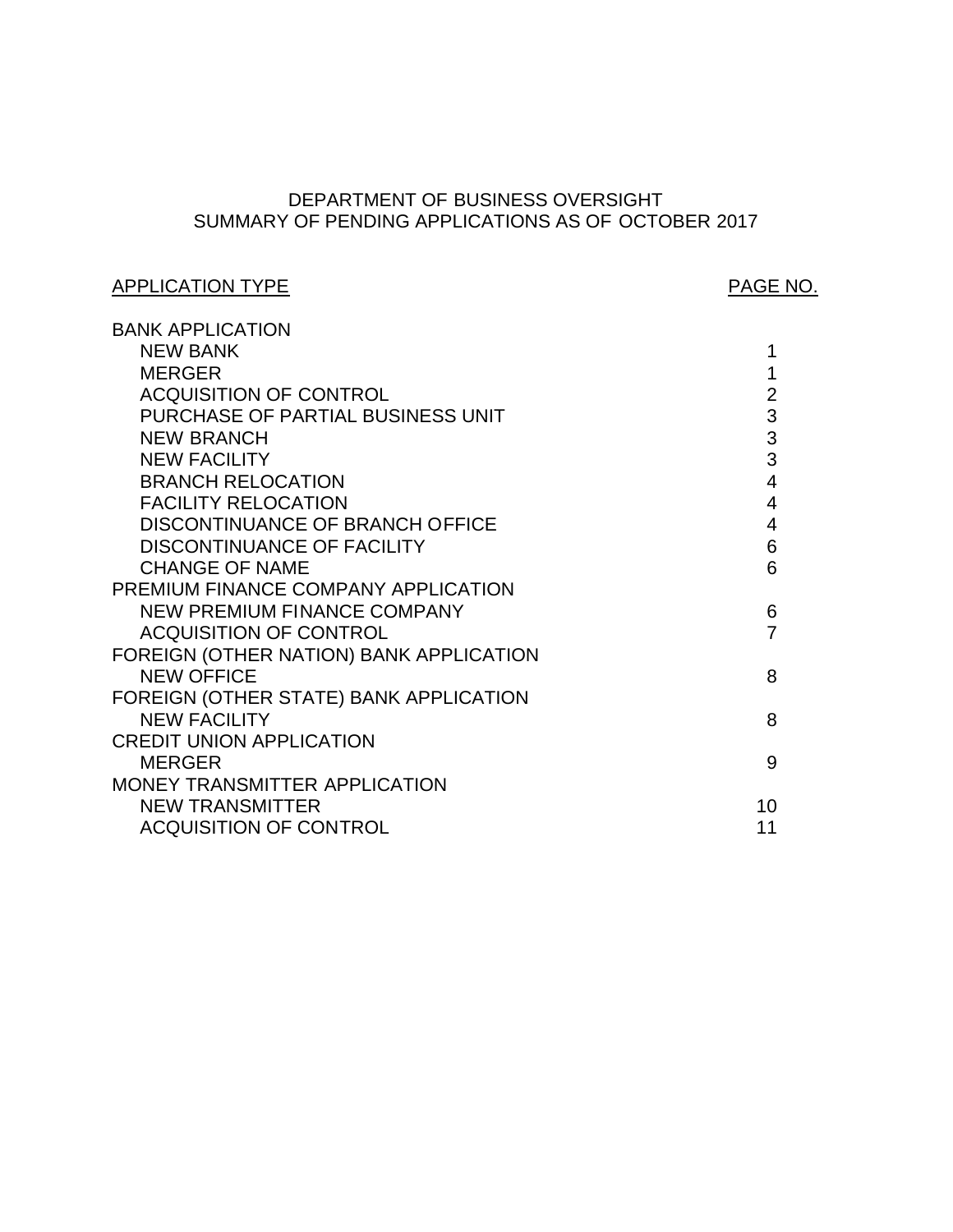#### <span id="page-1-0"></span>**NEW BANK**

#### **Approved: 2**

 750 B Street, San Diego San Diego County Correspondent: Maryam Hamzeh Carpenter & Company 5 Park Plaza, Suite 950, Irvine, CA 92614 Application amended: 9/28/17: change of address from 401 West A Street, San Diego, San Diego County ENDEAVOR BANK Filed: 8/12/16 Approved: 3/21/17

 6 Hutton Centre Drive, Santa Ana, Orange County Correspondent: Maryam Hamzeh Carpenter & Company 5 Park Plaza, Suite 950, Irvine, CA 92614 INFINITY BANK Filed: 7/7/16 Application amended: 12/21/16: change of name from SOCAL BANK (Proposed) Approved: 1/24/17

### **MERGER**

## **Approved: 5 Effected: 4**

 BANK OF NAPA, N.A., Napa, to merge with and into BANK OF MARIN, Novato Filed: 8/25/17 Approved: 10/23/17

 CALIFORNIA UNITED BANK, Los Angeles, to merge with and into PACIFIC WESTERN BANK, Beverly Hills Approved: 6/27/17 Filed: 5/1/17 Effected: 10/20/17

 CAPITAL BANK, San Juan Capistrano, to merge with and into SEACOAST COMMERCE BANK, San Diego Filed: 5/17/17 Approved: 7/10/17

COMMUNITY 1<sup>ST</sup> BANK, Auburn, to merge with and into FIRST FOUNDATION BANK, Irvine Filed: 7/07/17 Approved: 9/5/17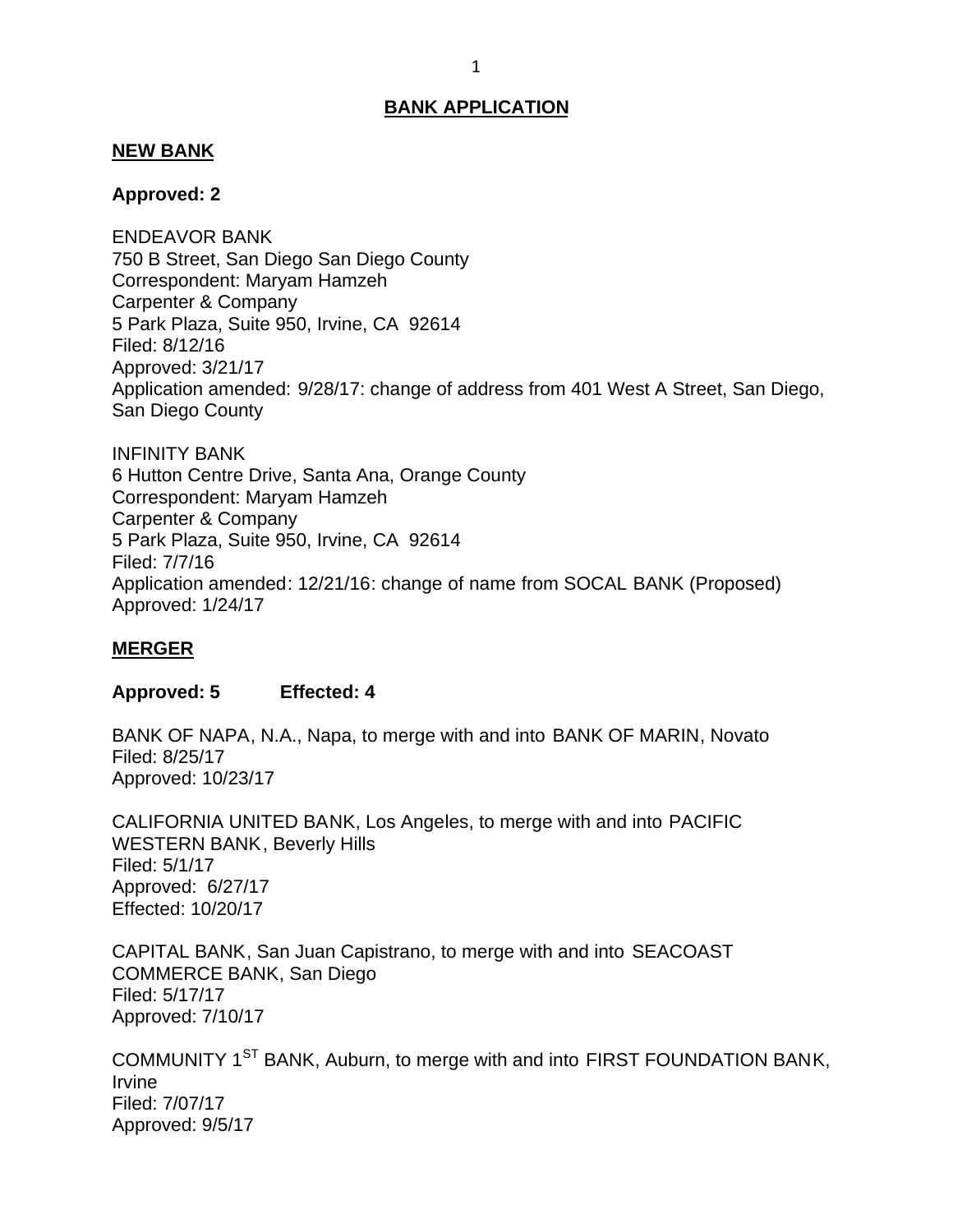### <span id="page-2-0"></span>**MERGER (Continued)**

 FAR EAST NATIONAL BANK, Los Angeles, to merge with and into CATHAY BANK, Los Angeles Filed: 8/8/17 Approved: 10/23/17 Effected: 10/27/17

 FOLSOM LAKE BANK, Folsom to merge with and into CENTRAL VALLEY COMMUNITY BANK, Fresno Filed: 5/30/17 Approved: 7/10/17 Effected: 10/1/17

 OJAI COMMUNITY BANK, Ojai, to merge with and into BANK OF THE SIERRA, **Porterville** Filed: 5/30/17 Approved: 8/24/17 Effected: 10/1/17

 PLAZA BANK, Seattle, Washington, to merge with and into UNITED BUSINESS BANK, Walnut Creek, California Filed: 8/9/17 Approved: 9/19/17

 PLAZA BANK, Irvine, to merge with and into PACIFIC PREMIER BANK, Irvine Filed: 9/5/17 Approved: 10/23/17

### **ACQUISITION OF CONTROL**

#### **Filed: 2 Approved: 3**

 CARPENTER BANK PARTNERS, INC. and affiliates, to acquire control of PACIFIC PREMIER BANCORP ET.AL. Filed: 10/5/17

 FARMERS & MERCHANTS BANCORP, to acquire control of BANK OF RIO VISTA Filed: 9/19/17 Approved: 10/23/17

 FIRST CHOICE BANCORP, to acquire control of FIRST CHOICE BANK Filed: 9/22/17 Approved: 10/27/17

 MBC TRUST U/A/D APRIL 1, 2017, to acquire control of MONTECITO BANK & TRUST Filed: 9/29/17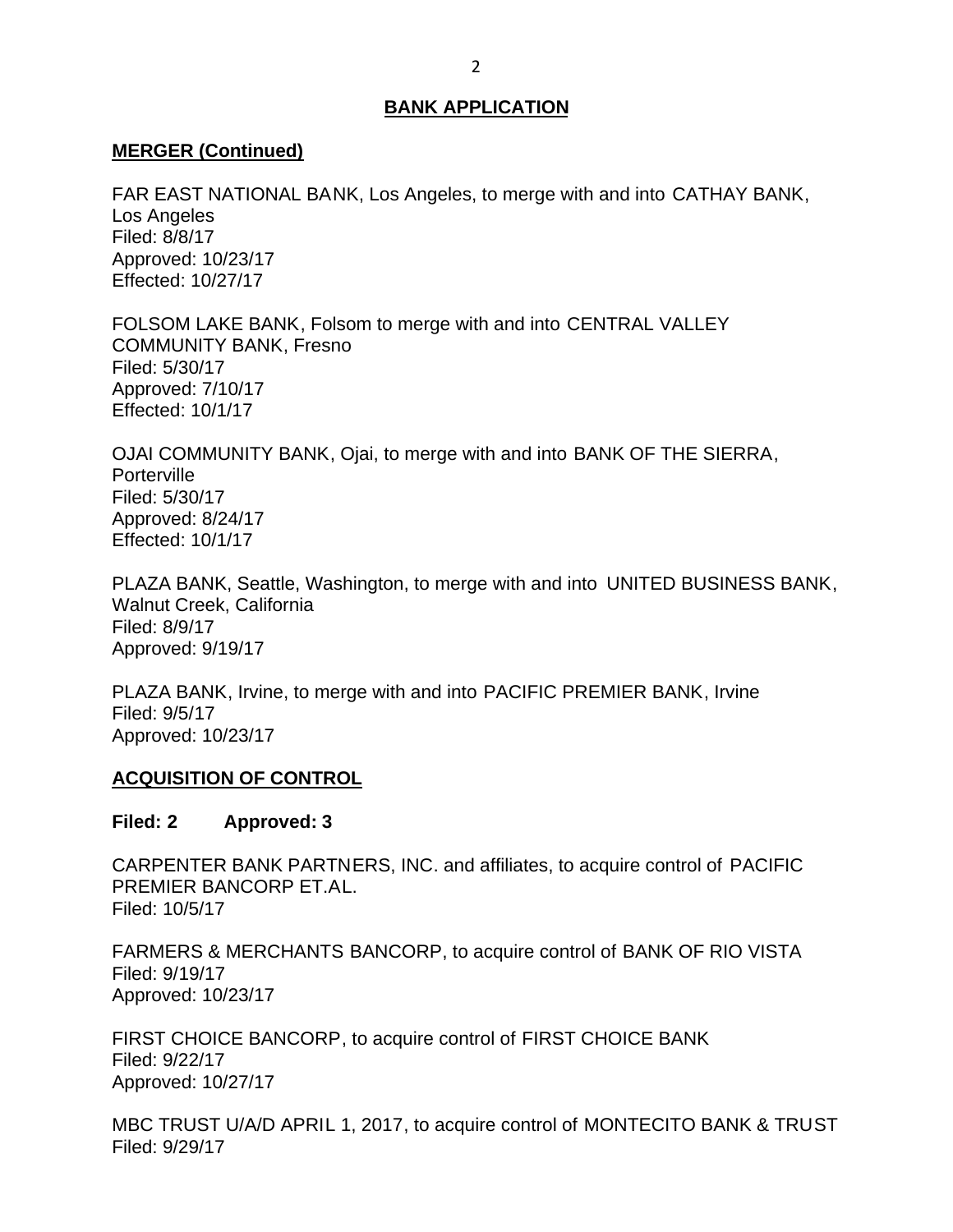## <span id="page-3-0"></span>**ACQUISITION OF CONTROL (Continued)**

 NEW RESOURCE BANCORP, to acquire control of NEW RESOURCE BANK Filed: 4/28/17 Approved: 9/28/17

## **PURCHASE OF PARTIAL BUSINESS UNIT**

## **Approved: 1**

 BANK OF THE SIERRA, Porterville, to purchase the Woodlake branch of CITIZENS BUSINESS BANK, Ontario Filed: 8/2/17 Approved: 10/12/17

## **NEW BRANCH**

### **Opened: 5**

 437 Lytton Street, Palo Alto, Santa Clara County AVIDBANK Opened: 10/23/17

## BANK OF THE WEST

- 1733 Ocean Avenue, Santa Monica, Los Angeles County
- 2910 Stevens Creek Boulevard, San Jose, Santa C lara County Opened: 10/23/17

 19240 Stevens Creek Boulevard, Cupertino, Santa Clara County LIGHTHOUSE BANK Opened: 10/2/17

 325 Fifth Avenue, New York, New York County, New York HANMI BANK Opened: 10/27/17

## **NEW FACILITY**

### **Opened: 3**

 BANK OF THE WEST 1625 W. Fountainhead Parkway, Tempe, Maricopa County, Arizona Opened: 10/30/17

 COMMUNITY BANK OF THE BAY 1250 45<sup>th</sup> Street, Emeryville, Alameda County Opened: 10/1/17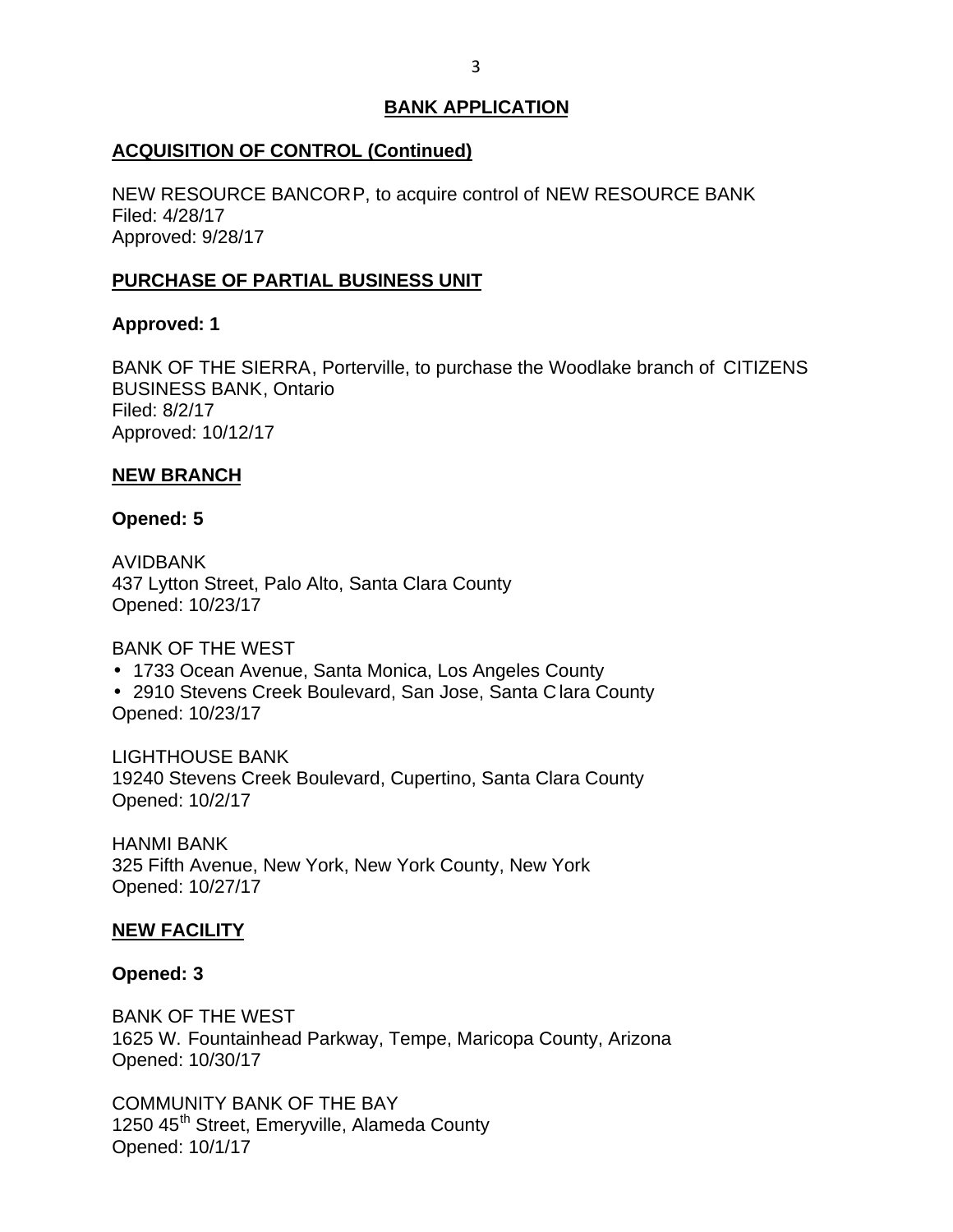# <span id="page-4-0"></span> **NEW FACILITY (Continued)**

 2416 Kimberly Circle, Eugene, Lane County, Oregon SEACOAST COMMERCE BANK Opened: 10/18/17

## **BRANCH RELOCATION**

## **No Objection: 3 Effected: 1**

 From 4600 California Avenue, to 5060 California Avenue, Bakersfield, Kern County No Objection: 4/17/17 CITIZENS BUSINESS BANK

 EAST WEST BANK From 41-80 Main Street, to 135-11 Roosevelt Avenue, Flushing, Queens County, New No Objection: 9/11/17 York

 From 2310 E. Lincoln Avenue, to 175 W. Broadway, Anaheim, Orange County No Objection: 8/10/17 OPUS BANK

 From 9720 Wilshire Boulevard, Beverly Hills, to 1800 Avenue of the Stars, Los Angeles, No Objection: 7/31/17 PACIFIC MERCANTILE BANK Los Angeles County Effected: 10/12/17

## **FACILITY RELOCATION**

### **Effected: 1**

 From 230 W. Monroe Street, to 222 West Adams Street, Chicago, Cook County, Illinois SILICON VALLEY BANK Effected: 10/30/17

## **DISCONTINUANCE OF BRANCH OFFICE**

**No Objection: 16 Discontinued: 5** 

BANK OF HOPE

- 4001 W. Devon Avenue, Chicago, Cook County, Illinois
- 5235 N. Kedzie Avenue, Chicago, Cook County, Illinois

No Objection: 10/11/17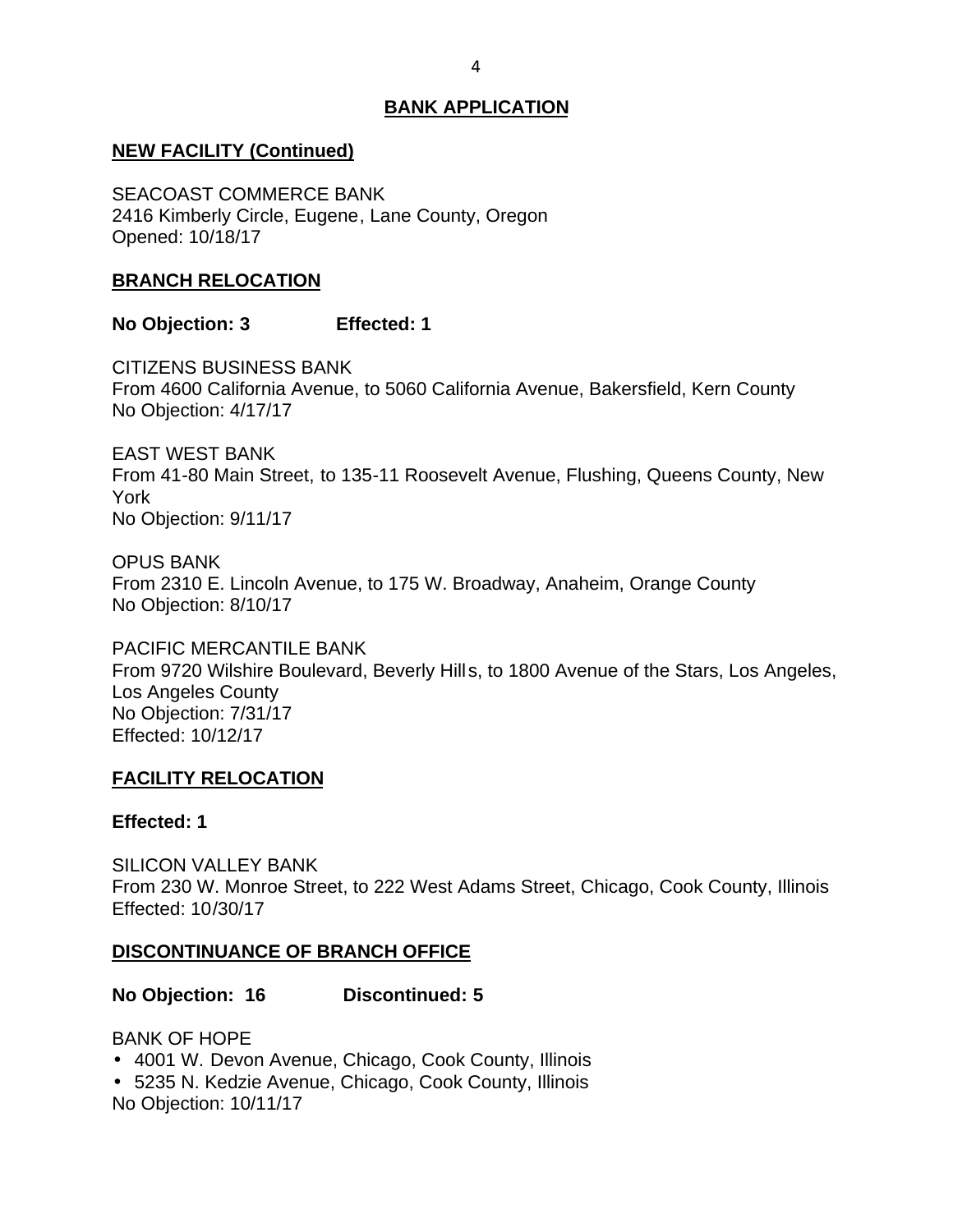#### **DISCONTINUANCE OF BRANCH OFFICE (Continued)**

 BANK OF THE SIERRA 7029 N. Ingram Avenue, Fresno, Fresno County No Objection: 5/17/17 Discontinued: 10/27/17

 BANK OF THE SIERRA 537 West Harvard Boulevard, Santa Paula, Ventura County No Objection: 10/3/17

 BANK OF THE WEST 407 Colorado Avenue, Santa Monica, Los Angeles County No Objection: 10/27/16 Discontinued: 10/20/17

 BANK OF THE WEST 3888 Stevens Creek Boulevard, San Jose, Santa Clara County No Objection: 4/20/17 Discontinued: 10/20/17

 256 North K Street, Tulare, Tulare County No Objection: 6/8/17 CITIZENS BUSINESS BANK

 COMMERCIAL BANK OF CALIFORNIA One Pointe Drive, Brea, Orange County No Objection: 9/18/17

 1751 Howe Avenue, Sacramento, Sacramento County No Objection: 9/21/16 MECHANICS BANK

2902 228<sup>th</sup> Avenue SE, Sammamish, King County, Washington No Objection: 8/7/17 OPUS BANK Discontinued: 10/20/17

#### PACIFIC WESTERN BANK

- 444 S. Flower, Los Angeles, Los Angeles County
- 101 E. Lincoln Avenue, Anaheim, Orange County
- 550 N. Moorpark Road, Thousand Oaks, Ventura County
- 16661 Ventura Boulevard, Encino, Los Angeles County
- 10240 Reseda Boulevard, Northridge, Los Angeles County
- 1640 S. Sepulveda, Los Angeles, Los Angeles County
- • 3281 E. Guasti Road, Ontario, San Bernardino County No Objection: 10/20/17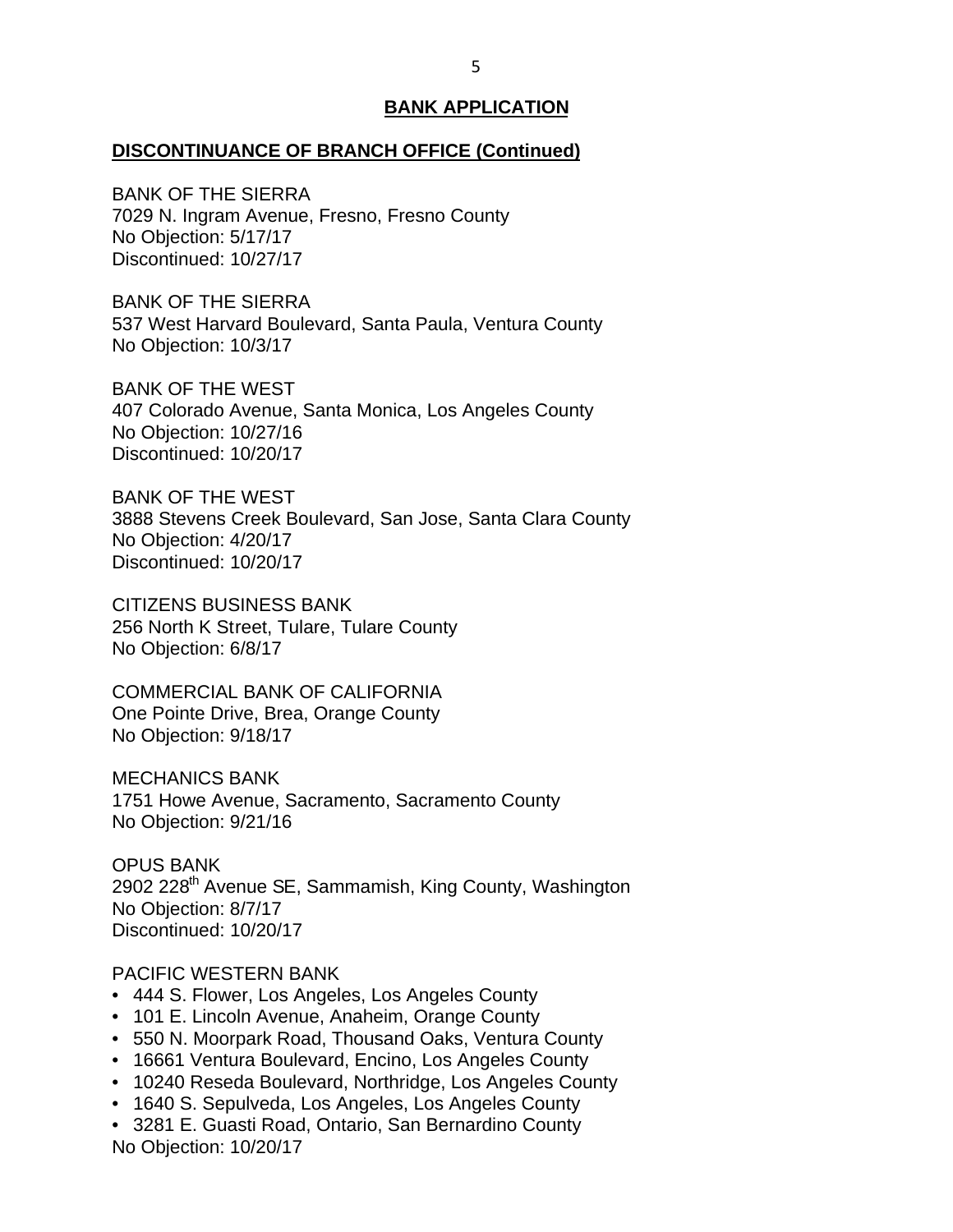### <span id="page-6-0"></span>**DISCONTINUANCE OF BRANCH OFFICE (Continued)**

 530 Main Street, Weaverville, Trinity County No Objection: 9/11/17 SCOTT VALLEY BANK

 2999 Douglas Boulevard, Roseville, Placer County No Objection: 4/25/17 TRI COUNTIES BANK Discontinued: 10/27/17

 6391-J Westside Road, Redding, Shasta County No Objection: 6/14/17 TRI COUNTIES BANK

 155 Grand Avenue, Oakland, Alameda County No Objection: 10/13/17 UNITED BUSINESS BANK

## **DISCONTINUANCE OF FACILITY**

### **Discontinued: 1**

 1455 NW Irving Street, Portland, Multnomah, Oregon SEACOAST COMMERCE BANK Discontinued: 10/31/17

### **CHANGE OF NAME**

### **Notified: 1**

 FIRST COMMUNITY BANK, to change its name to POPPY BANK Notified: 8/29/17

# **PREMIUM FINANCE COMPANY APPLICATION**

# **NEW PREMIUM FINANCE COMPANY**

**Filed: 4 Approved: 4 Opened: 1** 

 BANCO ROSSO FINANCE, INC. 1520 Washington Boulevard, Montebello, Los Angeles County Filed: 8/23/17

 CAPITAL PREMIUM FUNDING OF CALIFORNIA, INC. 818 West 7<sup>th</sup> Street, Los Angeles, Los Angeles County Filed: 9/14/16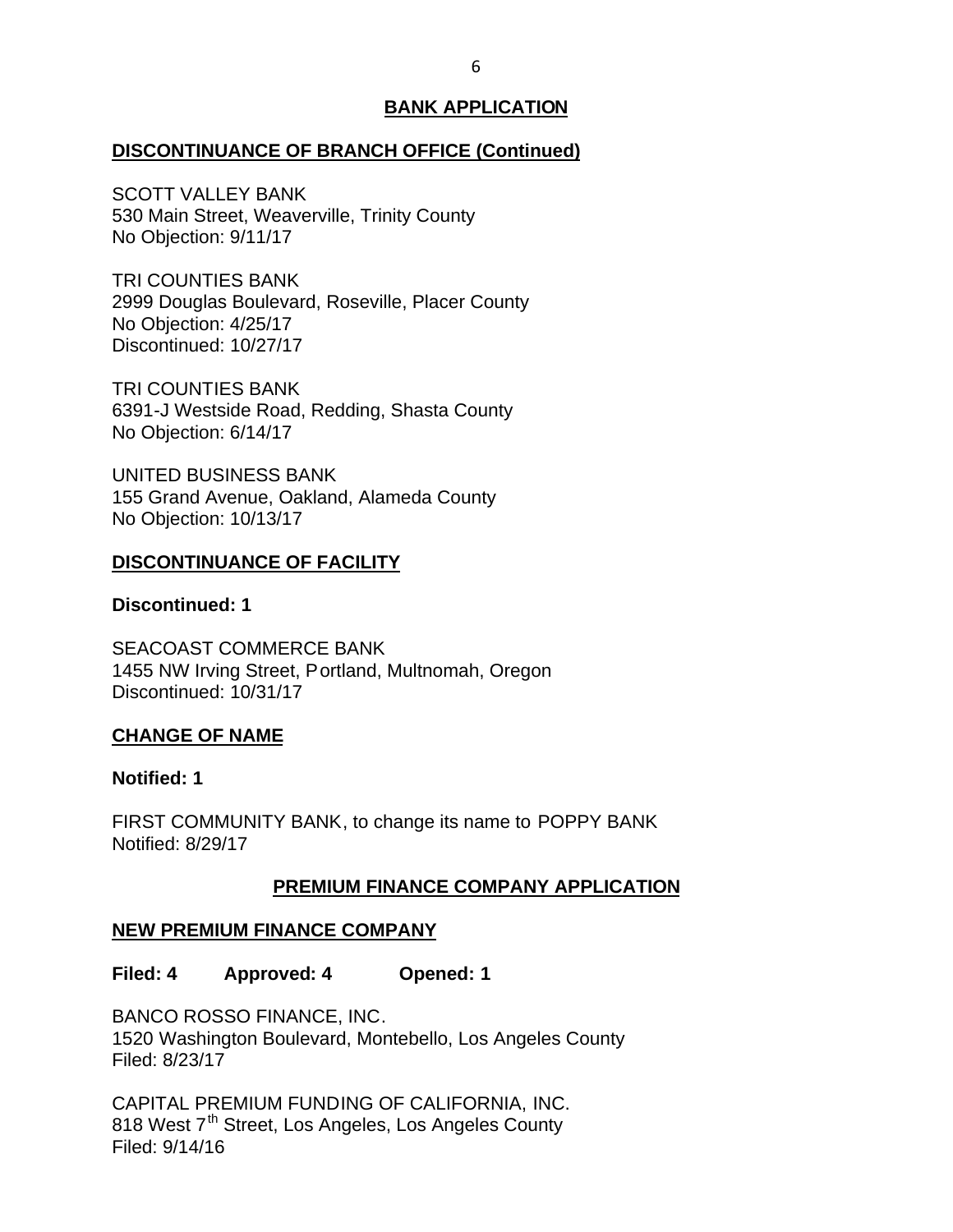# **PREMIUM FINANCE COMPANY APPLICATION**

## <span id="page-7-0"></span> **NEW PREMIUM FINANCE COMPANY (Continued)**

 600 West Broadway, San Diego, San Diego County FARRALONE FINANCIAL CORPORATION Filed: 4/27/17 Approved: 8/30/17

 KSJT PREMIUM FINANCE, INC. 660 Newport Center Drive, Newport Beach, Orange County Filed: 9/26/17

 660 Newport Center Drive, Newport Beach, Orange County MILLENNIUM FINANCE CORP. Filed: 4/25/17 Approved: 8/16/17 Opened: 10/10/17

 NEXT WAVE PREMIUM FINANCE, INC. 660 Newport Center Drive, Newport Beach, Orange County Filed: 2/7/17

 PRO CAPITAL FINANCE, INC. 660 Newport Center Drive, Newport Beach, Orange County Filed: 9/21/17 Approved: 10/18/17

 RELIANCE PREMIUM FINANCE, INC. 2550 North Hollywood Way, Burbank, Los Angeles County Filed: 9/21/16 Approved: 10/13/17

 SERVICE PAYMENT PLAN OF CALIFORNIA, INC. 818 West Seventh Street, Los Angeles, Los Angeles County Filed: 1/9/17 Approved: 9/7/17

## **ACQUISITION OF CONTROL**

### **Filed: 1**

 IPFS Corporation, to acquire control of PREMIUM ASSIGNMENT CORPORATION II Filed: 9/21/17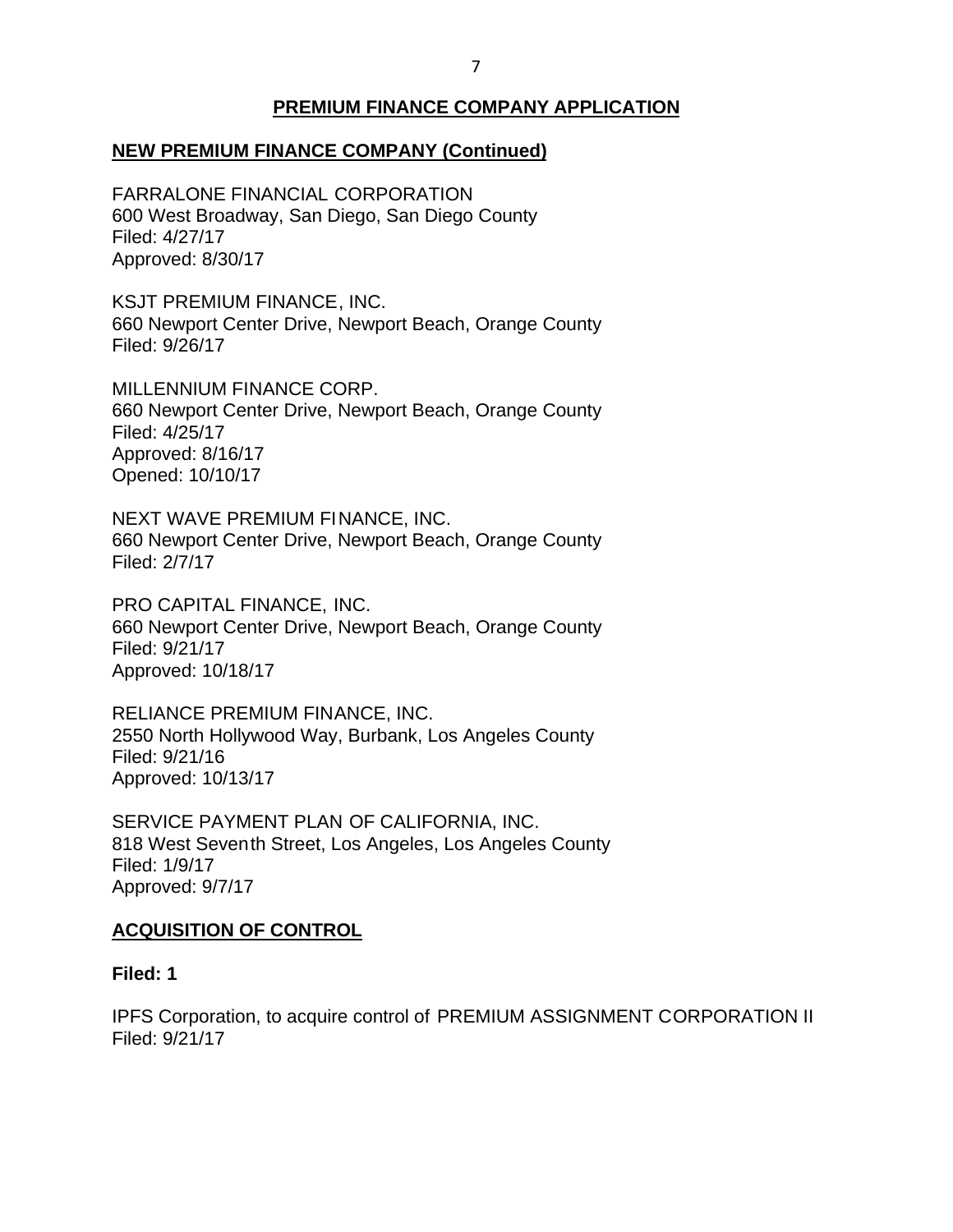## **FOREIGN (OTHER NATION) BANK APPLICATION**

#### <span id="page-8-0"></span>**NEW OFFICE**

### **Approved: 1**

 75 East Santa Clara, San Jose, Santa Clara County (Representative Office) BANK OF TAIWAN Filed: 8/3/17 Approved: 10/12/17

## **FOREIGN (OTHER STATE) BANK APPLICATION**

### **NEW FACILITY**

**Filed: 2 No Objection: 8 Opened: 3** 

 4695 MacArthur Court, Newport Beach (Facility – Insured Bank) BYLINE BANK No Objection: 9/25/17

 3199E Airport Boulevard, Costa Mesa, Orange County (Facility – Insured Bank) No Objection: 11/28/16 CENTENNIAL BANK

 15373 Innovation Drive, San Diego, San Diego County (Facility – Insured Bank) No Objection: 9/25/17 DARIEN ROWAYTON BANK

 FIRST BANK FINANCIAL CENTRE 515 S. Flower Street, Los Angeles, Los Angeles County (Facility – Insured Bank) No Objection: 4/2/15

 6301 Beach Boulevard, Buena Park, Orange Coun ty (Facility – Insured Bank) No Objection: 1/26/17 FIRST INTERCONTINENTAL BANK

 FLORIDA CAPITAL BANK, N.A. 5 Upper Newport Plaza Drive, Newport Beach, Orange County No Objection: 9/8/17

 11801 Pierce Street, Riverside, Riverside County (Facility – Insured Bank) No Objection: 5/25/17 INLAND BANK AND TRUST

 131B Stony Circle, Santa Rosa, Sonoma County (Facility – Insured Bank) No Objection: 9/25/17 MAGNOLIA BANK Opened: 9/29/17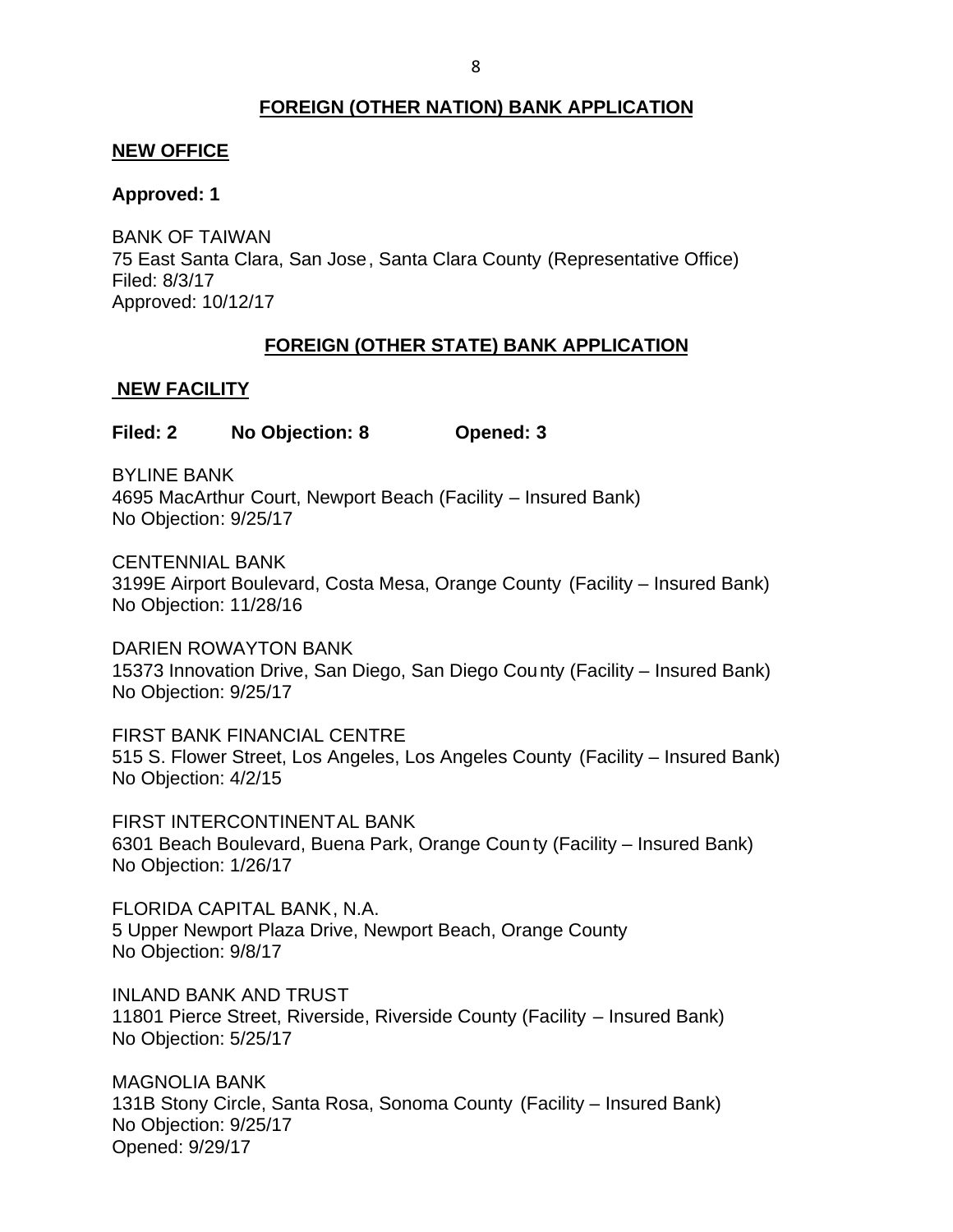## **FOREIGN (OTHER STATE) BANK APPLICATION**

## <span id="page-9-0"></span> **NEW FACILITY (Continued)**

 2640 La Alameda, Mission Viejo, Orange County (Facility – Insured Bank) No Objection: 9/25/17 MAGNOLIA BANK Opened: 10/2/17

 1200 Main Street, Irvine, Orange County (Facility – Insured Bank) No Objection: 9/25/17 MAGNOLIA BANK

 NEWPORT TRUST COMPANY 515 S. Figueroa Street, Los Angeles, Los Angeles County (Facility – Uninsured Trust Company) Filed: 6/12/17 Approved: 10/13/17 Opened: 10/19/17

 ROBECO TRUST COMPANY City of Greenbrae, Marin County (Facility – Uninsured Trust Company) Filed: 4/20/15

 STATE STREET GLOBAL ADVISORS TRUST COMPANY Steuart Tower, One Market Street, City and County of San Francisco (Facility – Uninsured Trust Company) Filed: 4/5/17

### **CREDIT UNION APPLICATION**

#### **MERGER**

### **Filed: 1 Approved: 5**

 ENTRUST FINANCIAL CREDIT UNION, Richmond, Virginia, to merge with and into CHRISTIAN COMMUNITY CREDIT UNION, San Dimas, California Filed: 11/29/16 Approved: 6/12/17

 FINANCIAL BENEFITS CREDIT UNION, Alameda, to merge with and into FINANCIAL PARTNERS CREDIT UNION, Downey Filed: 8/28/17 Approved: 9/19/17

 HARBOR AREA POSTAL EMPLOYEES FEDERAL CREDIT UNION, Lomita, to merge with and into ARROWHEAD CENTRAL CREDIT UNION, San Bernardino Filed: 9/14/17 Approved: 10/13/17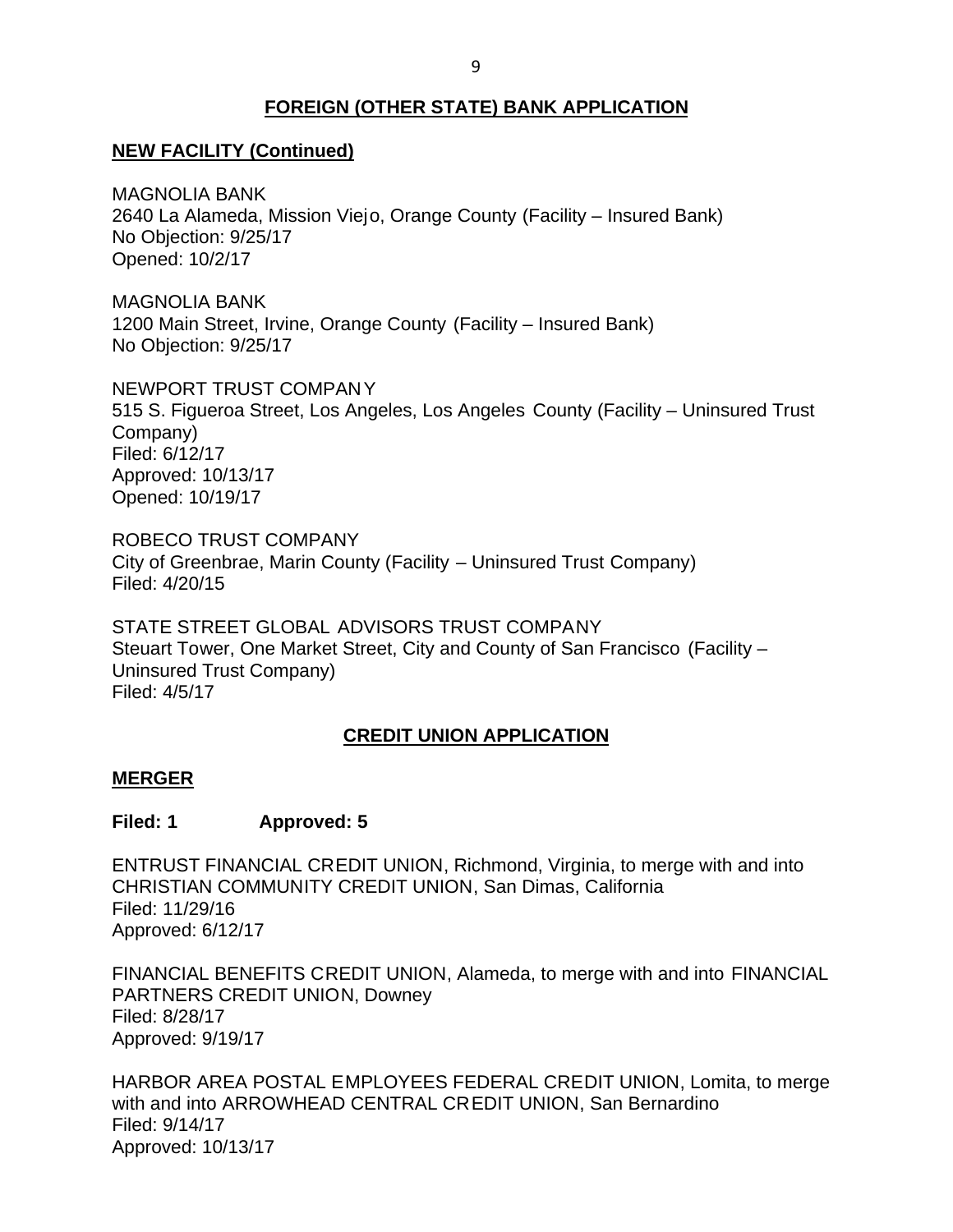## **CREDIT UNION APPLICATION**

#### <span id="page-10-0"></span>**MERGER (Continued)**

 PACIFIC COMMUNITY CREDIT UNION, Fullerton, to merge with and into CREDIT UNION OF SOUTHERN CALIFORNIA, Anaheim Filed: 6/19/17 Approved: 7/31/17

 RAFE Federal Credit Union, Riverside, to merge with and into FINANCIAL PARTNERS CREDIT UNION, Downey Filed: 7/24/17

 STOCKTON COMMUNITY FEDERAL CREDIT UNION, Stockton, to merge with and into UNCLE CREDIT UNION, Livermore Filed: 9/11/17 Approved: 10/27/17

### **MONEY TRANSMITTER APPLICATION**

#### **NEW TRANSMITTER**

**Filed: 10 Approved: 5 Opened: 2** 

ALIGN COMMERCE PAYMENTS INC. Filed: 4/14/17

ALIPAY US, INC. Filed: 3/18/15

BANNOCKBURN GLOBAL FOREX, LLC Filed: 12/21/16 Approved: 8/17/17 Opened: 10/23/17

BILL.COM Filed: 4/2/15 Approved: 8/4/15 Opened: 10/9/17

BILLMO LLC Filed: 9/29/16

DFS GSD CORP. Filed: 9/12/17

 ENVIOS DE VALORES LA NACIONAL CORP. Filed: 4/5/17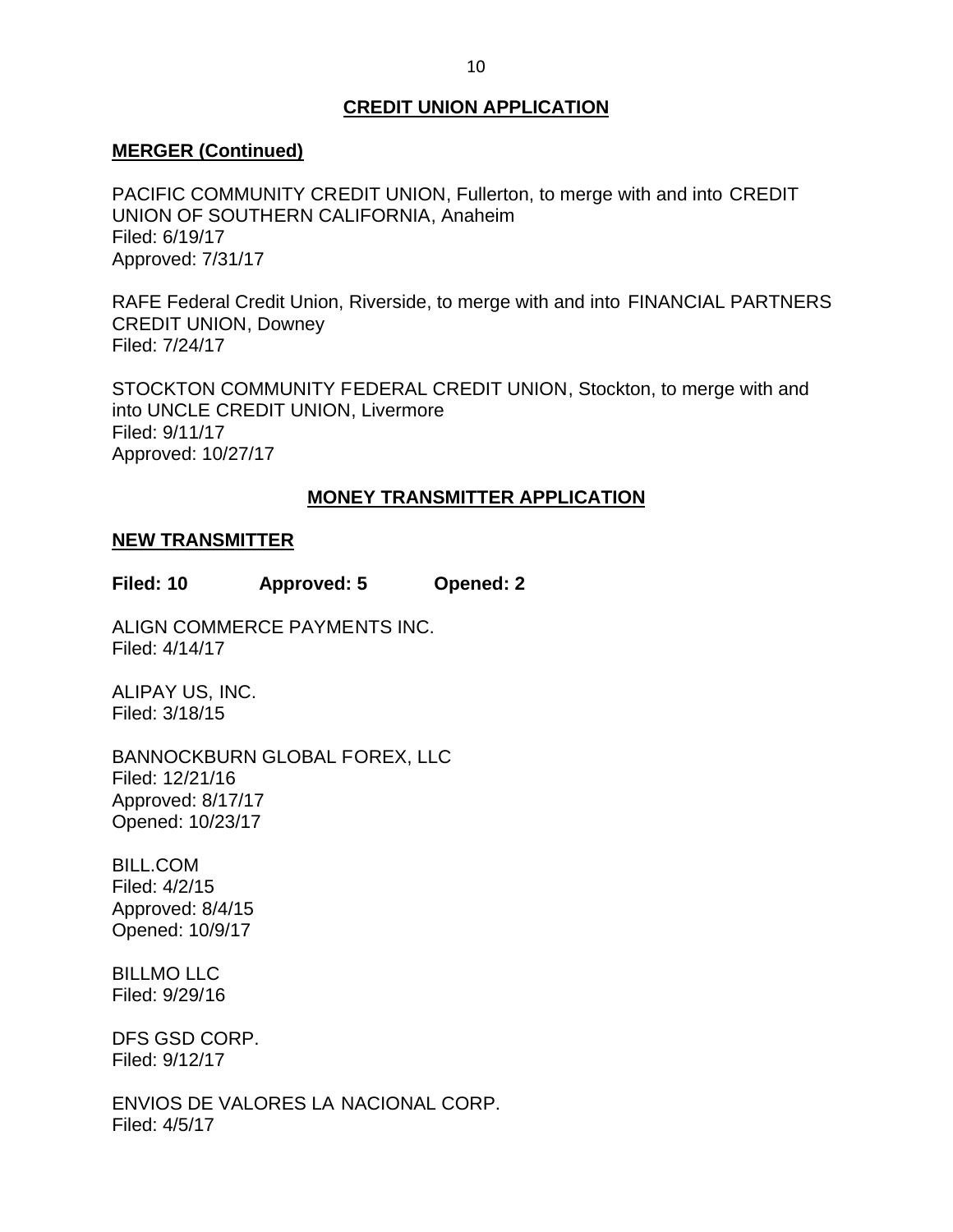### **MONEY TRANSMITTER APPLICATION**

#### <span id="page-11-0"></span>**NEW TRANSMITTER (Continued)**

HSI USA INC. Filed: 6/6/16 Approved: 8/15/17

INTERCAMBIO EXPRESS, INC. Filed: 11/9/16 Approved: 8/14/17

MERCARI, INC. Filed: 1/13/17 Approved: 8/29/17

NOBEL FINANCIAL INC. Filed: 12/8/16

PAYPOOL LLC Filed: 1/11/17

 PE GLOBAL PARTNERS, LLC Filed: 10/12/17

 PRABHU GROUP, INC. DBA PRABHU MONEY TRANSFER Filed: 9/26/17

TECH FRIENDS, INC. Filed: 3/16/17 Approved: 9/5/17

TIPALTI PAYMENTS, INC. Filed: 5/23/17

YAPSTONE, INC. Filed: 6/22/16 Approved: 9/5/17

#### **ACQUISITION OF CONTROL**

#### **Filed: 2 Approved: 1**

 ALIPAY (UK) LIMITED, to acquire control of MONEYGRAM PAYMENT SYSTEMS, INC. Filed: 6/5/17

 MONEYCORP INC., to acquire control of COMMONWEALTH FOREIGN EXCHANGE, INC. Filed: 7/27/17 Approved: 10/27/17